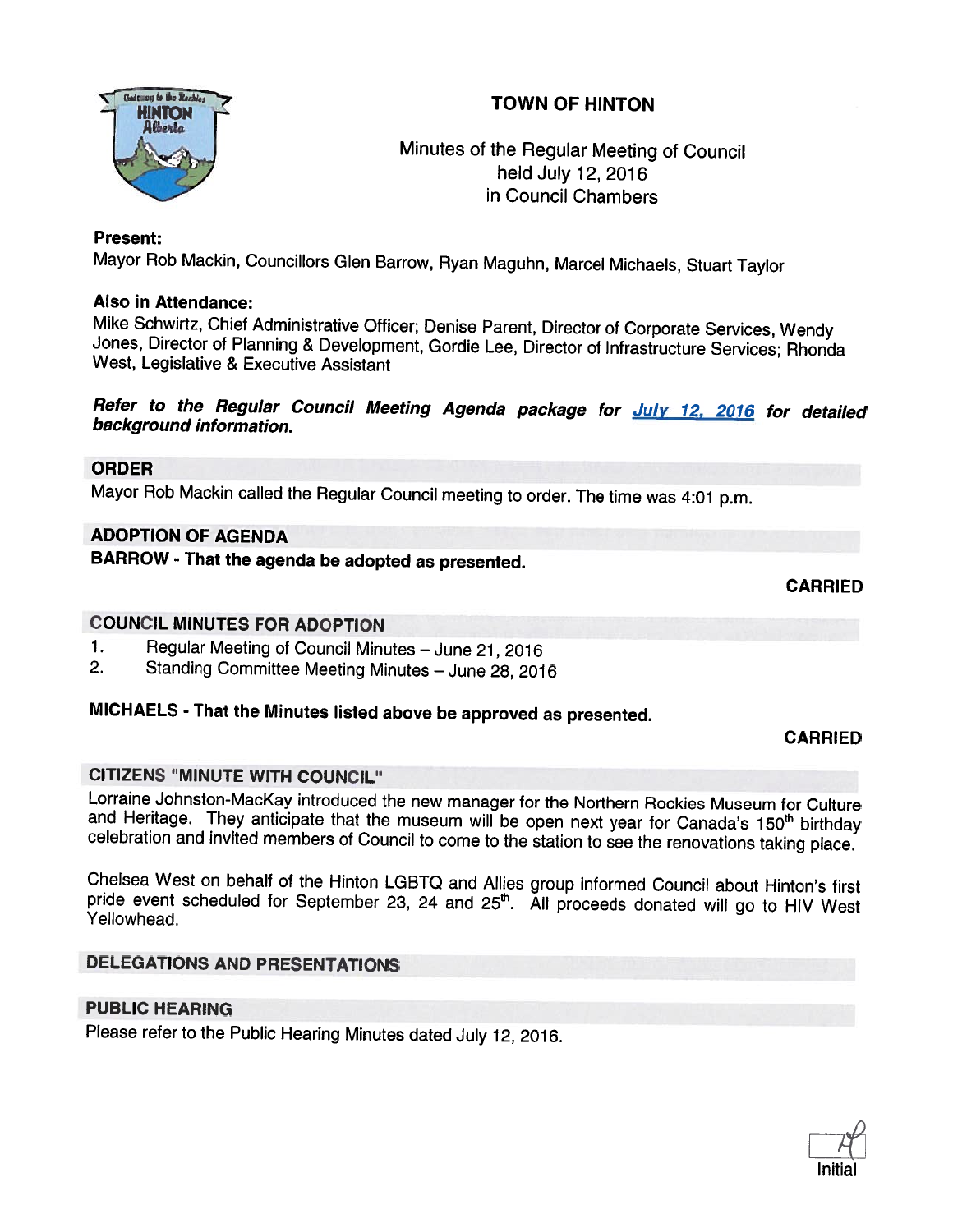| <b>ACTION ITEMS</b>                                                                                                                                                                                                                                                                                                              |
|----------------------------------------------------------------------------------------------------------------------------------------------------------------------------------------------------------------------------------------------------------------------------------------------------------------------------------|
| <b>Municipal Reserve Disposal</b><br>1.<br>BARROW - That Council proceed with the removal of the Municipal Reserve designation from<br>a portion of Plan 4262RS, Block 26, Lot R (110 Forest Heights Drive) with the purpose of land<br>sale and in support of future development by the local business owner.<br><b>CARRIED</b> |
| Municipal Development Plan #940-11 and Land Use Bylaw Amendment #960-54<br>2.<br>MAGUHN - That Council give Municipal Development Plan Bylaw #940-11 Second Reading.<br><b>CARRIED</b>                                                                                                                                           |
| BARROW - That Council give Municipal Development Plan Bylaw #940-11 Third and Final<br>Reading.                                                                                                                                                                                                                                  |
| <b>CARRIED</b>                                                                                                                                                                                                                                                                                                                   |
| MAGUHN - That Council give Land Use Bylaw #960-54 Second Reading.<br><b>CARRIED</b>                                                                                                                                                                                                                                              |
| MICHAELS - That Council give Land Use Bylaw #960-54 Third and Final Reading.<br><b>CARRIED</b>                                                                                                                                                                                                                                   |
| <b>Options for Commercial Waste Collection</b><br>3.<br>MAGUHN - That Council direct Administration to explore alternate service delivery for<br>Commercial Waste Collection and to bring a report back to Standing Committee.                                                                                                   |
| <b>CARRIED</b>                                                                                                                                                                                                                                                                                                                   |
| <b>INFORMATION ITEMS</b>                                                                                                                                                                                                                                                                                                         |
| Council Information Packages #1, #2 and #3 for July 12, 2016<br>1.                                                                                                                                                                                                                                                               |
| TAYLOR - That Council Information Packages #1, # 2 and #3 for July 12, 2016 be accepted for<br>information.                                                                                                                                                                                                                      |
| <b>CARRIED</b>                                                                                                                                                                                                                                                                                                                   |

# REPORTS FROM MAYOR, COUNCIL, CHIEF ADMINISTRATIVE OFFICER

1. Council Reporting (Training/Conferences/CEAC, Listening Teams, All Other Committees) Councillors reported on the various committees, meetings and activities they attended since the last Regular Council meeting and what they <sup>p</sup>lan on attending in the coming weeks.

# 2. Chief Administrative Officer Report

Chief Administrative Officer Mike Schwirtz provided an update on administrative matters.

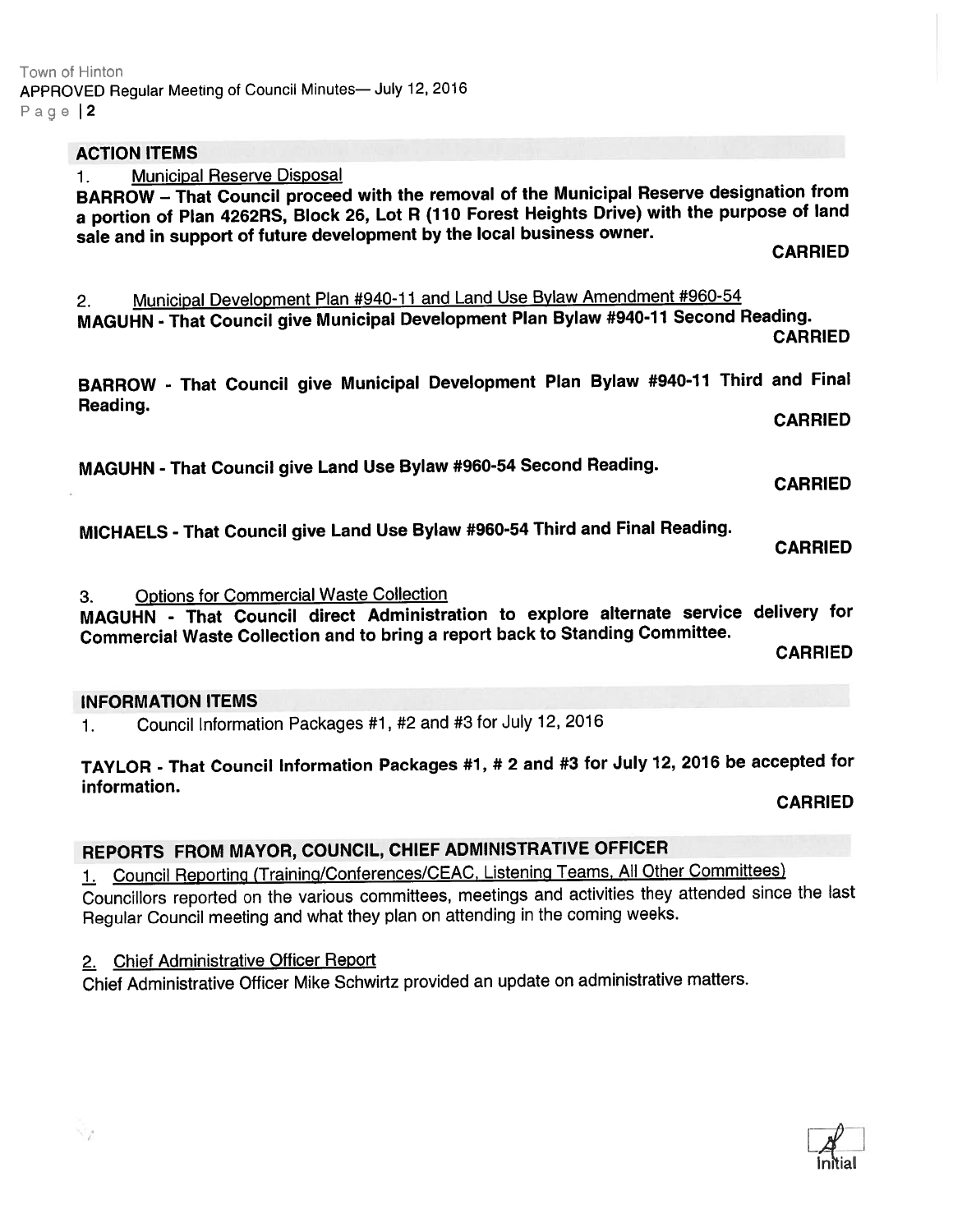Town of Hinton APPROVED Regular Meeting of Council Minutes- July 12, 2016 Page | 3

# **ADJOURNMENT**

**BARROW - That the Regular Meeting of Council adjourn.** 

The time was 5:17 p.m.

**CARRIED** An

Mayor

Director of Corporate Services